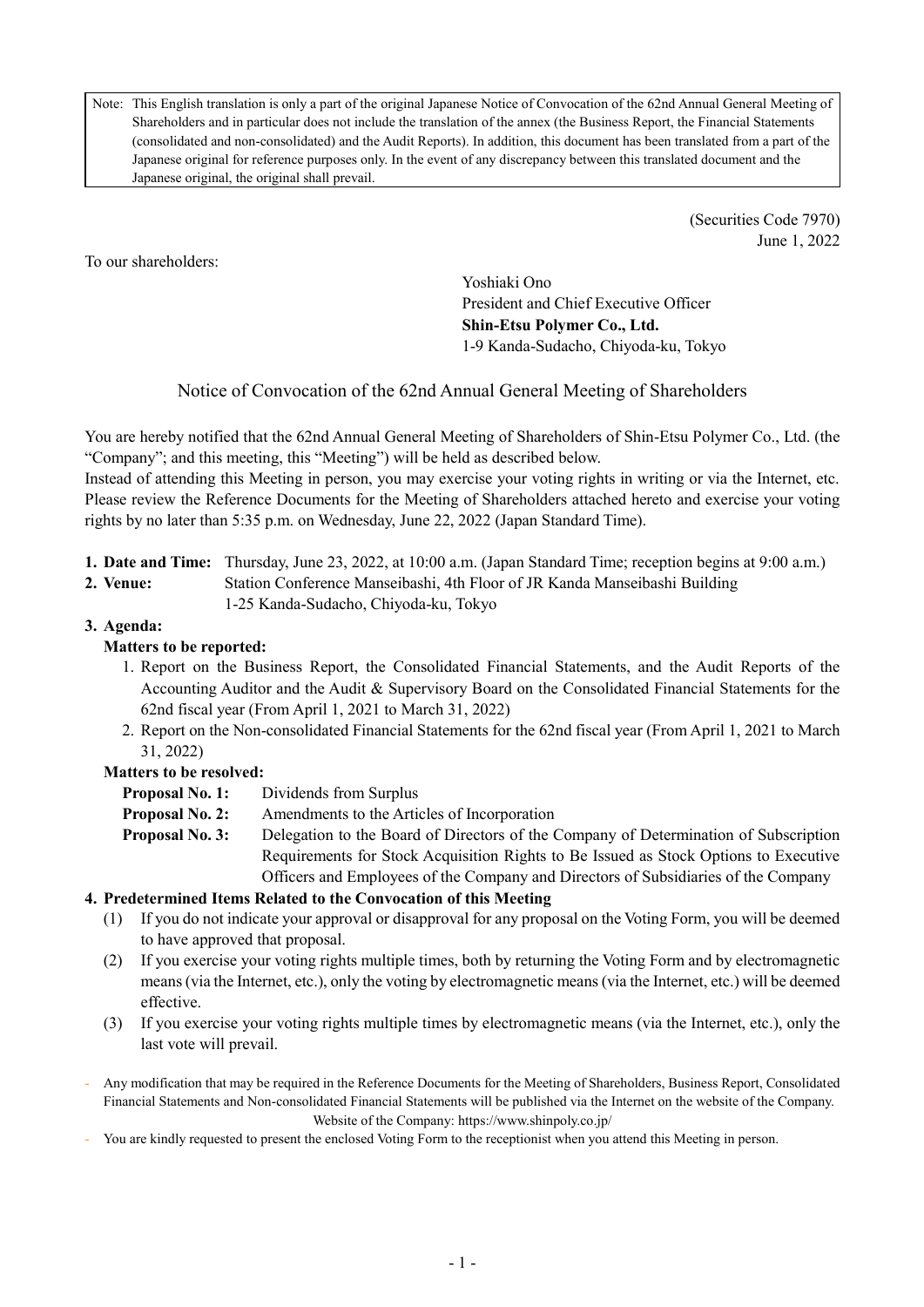#### Reference Documents for the Meeting of Shareholders

### **Proposal No. 1:** Dividends from Surplus

The Company proposes the dividends from surplus as follows:

The Company considers the return of profits to shareholders to be one of the most important management priorities. With the objective of increasing corporate value through a strengthening of its corporate foundation and sustainable growth, the basic policy of the Company is to continue paying stable dividends on a medium-term basis in line with business results, while at the same time securing funds for the soundness of financial strength, R&D investment, investments for production facilities, M&A, etc.

As for the year-end dividend for the 62nd fiscal year, in comprehensive consideration of the business performance and future business developments, etc., the Company proposes to pay a dividend of ¥14 per share. As a result, the annual dividend will total ¥26 per share, including the interim dividend paid of ¥12 per share, which is ¥6 higher than that for the previous fiscal year.

Matters concerning year-end dividend:

- (1) Type of dividend property Cash
- (2) Matters concerning allocation of dividend property to shareholders and the total amount thereof ¥14 per share of common stock of the Company totaling ¥1,128,146,138
- (3) Effective date of dividend from surplus June 24, 2022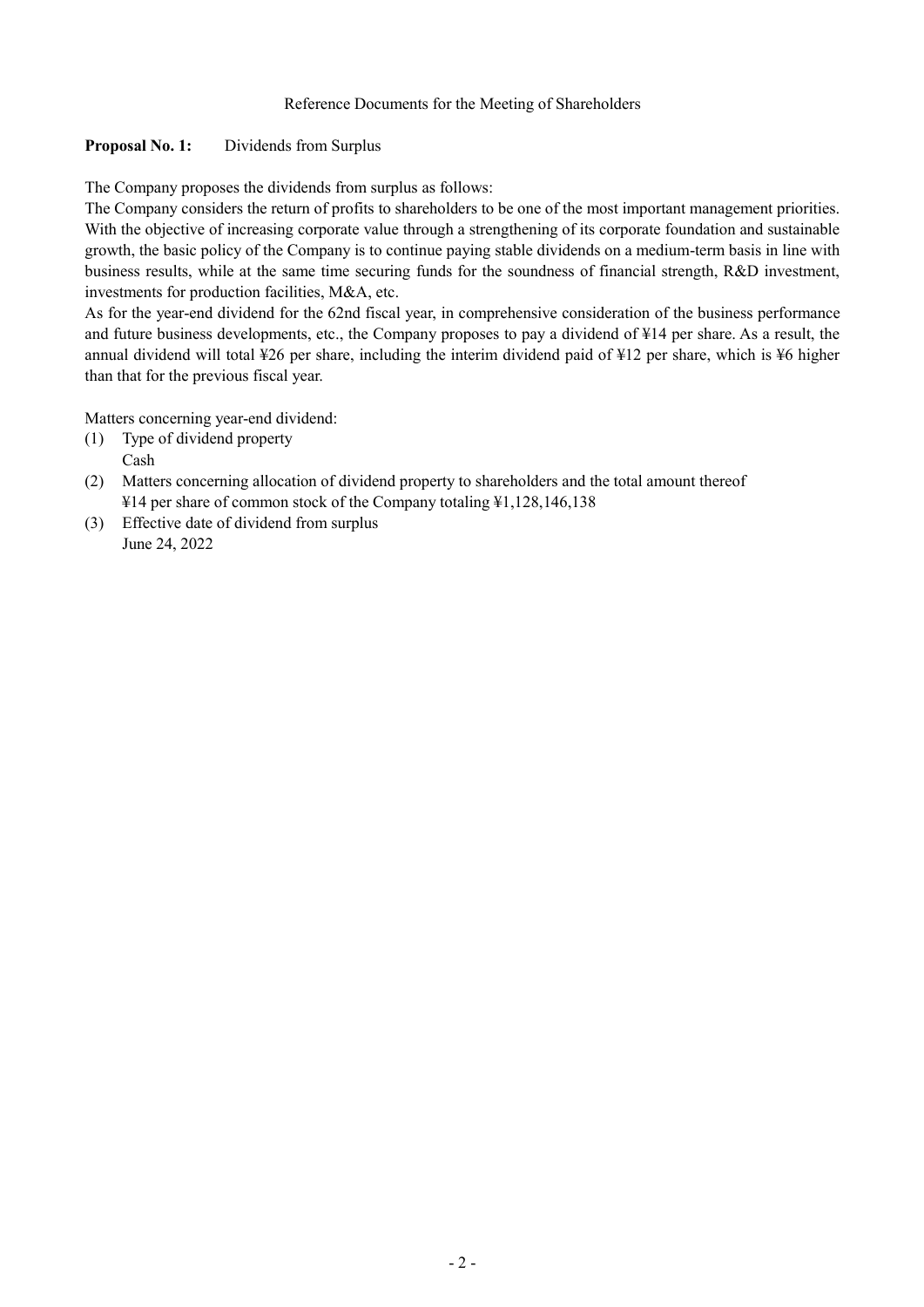### **Proposal No. 2:** Amendments to the Articles of Incorporation

1. Reason for the proposal

Since the revised provisions provided for in the proviso to Article 1 of the Supplementary Provisions of the Act Partially Amending the Companies Act (Act No. 70 of 2019) are to be enforced from September 1, 2022, the Company asks for the shareholders' approval to make the following changes to its Articles of Incorporation in preparation for the introduction of the system for providing informational materials for the general meeting of shareholders in electronic format.

- (1) Article 16, paragraph 1 in "Proposed amendments" below will stipulate that the Company shall take measures for providing information that constitutes reference documents for the general meeting of shareholders, etc. in electronic format.
- (2) Article 16, paragraph 2 in "Proposed amendments" below will establish the provision to limit the scope of the items to be stated in the paper-based documents to be delivered to shareholders who requested the delivery of paper-based documents.
- (3) Since the provisions for Internet Disclosure and Deemed Provision of Reference Documents for the General Meeting of Shareholders, Etc. (Article 16 of the current Articles of Incorporation) will no longer be required, they will be deleted.
- (4) Accompanying the aforementioned establishment and deletion of provisions, supplementary provisions regarding the effective date, etc. will be established.

 $(x - 1 - x - 1)$  and  $(x - 1)$ 

### 2. Details of the amendments

Details of the amendments are as follows.

| (Amendments are underlined.                                       |                                                                 |  |  |  |  |  |  |  |
|-------------------------------------------------------------------|-----------------------------------------------------------------|--|--|--|--|--|--|--|
| Current Articles of Incorporation                                 | Proposed amendments                                             |  |  |  |  |  |  |  |
| (Internet Disclosure and Deemed Provision of Reference)           |                                                                 |  |  |  |  |  |  |  |
| Documents for the General Meeting of Shareholders, Etc.)          |                                                                 |  |  |  |  |  |  |  |
| Article 16                                                        | (Deleted)                                                       |  |  |  |  |  |  |  |
| When the Company convenes a general meeting of                    |                                                                 |  |  |  |  |  |  |  |
| shareholders, if it discloses information that is to be stated or |                                                                 |  |  |  |  |  |  |  |
| presented in the reference documents for the general meeting of   |                                                                 |  |  |  |  |  |  |  |
| shareholders, business report, financial statements and           |                                                                 |  |  |  |  |  |  |  |
| consolidated financial statements through the internet in         |                                                                 |  |  |  |  |  |  |  |
| accordance with the provisions prescribed by the Ministry of      |                                                                 |  |  |  |  |  |  |  |
| Justice Order, it may be deemed that the Company has              |                                                                 |  |  |  |  |  |  |  |
| provided this information to shareholders.                        |                                                                 |  |  |  |  |  |  |  |
|                                                                   | (Measures for Providing Information in Electronic Format, etc.) |  |  |  |  |  |  |  |
|                                                                   | Article 16                                                      |  |  |  |  |  |  |  |
|                                                                   | When the Company convenes a general meeting of                  |  |  |  |  |  |  |  |
|                                                                   | shareholders, it shall take measures for providing              |  |  |  |  |  |  |  |
|                                                                   | information that constitutes reference documents for the        |  |  |  |  |  |  |  |
| (Newly Established)                                               | general meeting of shareholders, etc. in electronic format.     |  |  |  |  |  |  |  |
|                                                                   | Among items for which the measures for providing                |  |  |  |  |  |  |  |
|                                                                   | information in electronic format will be taken, the             |  |  |  |  |  |  |  |
|                                                                   | Company may exclude all or some of those items                  |  |  |  |  |  |  |  |
|                                                                   | designated by the Ministry of Justice Order from                |  |  |  |  |  |  |  |
|                                                                   | statements in the paper-based documents to be delivered to      |  |  |  |  |  |  |  |
|                                                                   | shareholders who requested the delivery of paper-based          |  |  |  |  |  |  |  |
|                                                                   | documents by the record date of voting rights.                  |  |  |  |  |  |  |  |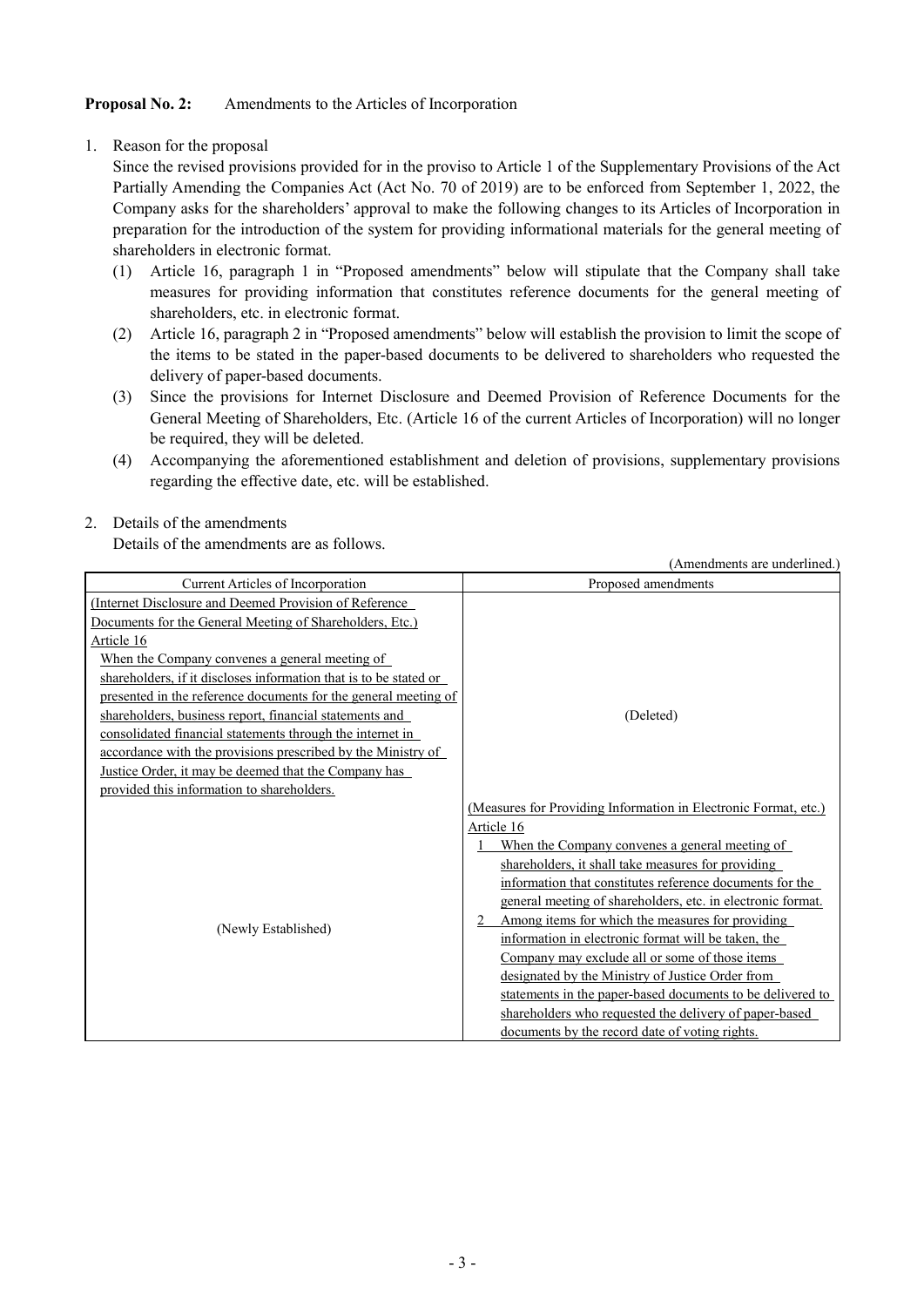| Current Articles of Incorporation | Proposed amendments                                                                                                                   |  |  |  |
|-----------------------------------|---------------------------------------------------------------------------------------------------------------------------------------|--|--|--|
|                                   | <b>Supplementary Provisions</b>                                                                                                       |  |  |  |
|                                   | (Transitional Measures for Providing Informational Materials for                                                                      |  |  |  |
|                                   | the General Meeting of Shareholders in Electronic Format)<br>Article 1<br>The deletion of Article 16 of the Articles of Incorporation |  |  |  |
|                                   |                                                                                                                                       |  |  |  |
|                                   |                                                                                                                                       |  |  |  |
|                                   | (Internet Disclosure and Deemed Provision of Reference)                                                                               |  |  |  |
|                                   | Documents for the General Meeting of Shareholders, Etc.)                                                                              |  |  |  |
|                                   | and the establishment of the new Article 16 of the Articles                                                                           |  |  |  |
|                                   | of Incorporation (Measures for Providing Information in                                                                               |  |  |  |
|                                   | Electronic Format, etc.) shall be effective from September                                                                            |  |  |  |
|                                   | 1, 2022.                                                                                                                              |  |  |  |
|                                   | Notwithstanding the provision of the preceding paragraph,                                                                             |  |  |  |
| (Newly Established)               | Article 16 of the Articles of Incorporation (Internet                                                                                 |  |  |  |
|                                   | Disclosure and Deemed Provision of Reference Documents                                                                                |  |  |  |
|                                   | for the General Meeting of Shareholders, Etc.) shall remain                                                                           |  |  |  |
|                                   | effective regarding any general meeting of shareholders                                                                               |  |  |  |
|                                   | held on a date within six months from September 1, 2022.                                                                              |  |  |  |
|                                   | The provisions of this Article shall be deleted on the date                                                                           |  |  |  |
|                                   | when six months have elapsed from September 1, 2022 or                                                                                |  |  |  |
|                                   | three months have elapsed from the date of the general                                                                                |  |  |  |
|                                   | meeting of shareholders in the preceding paragraph,                                                                                   |  |  |  |
|                                   | whichever is later.                                                                                                                   |  |  |  |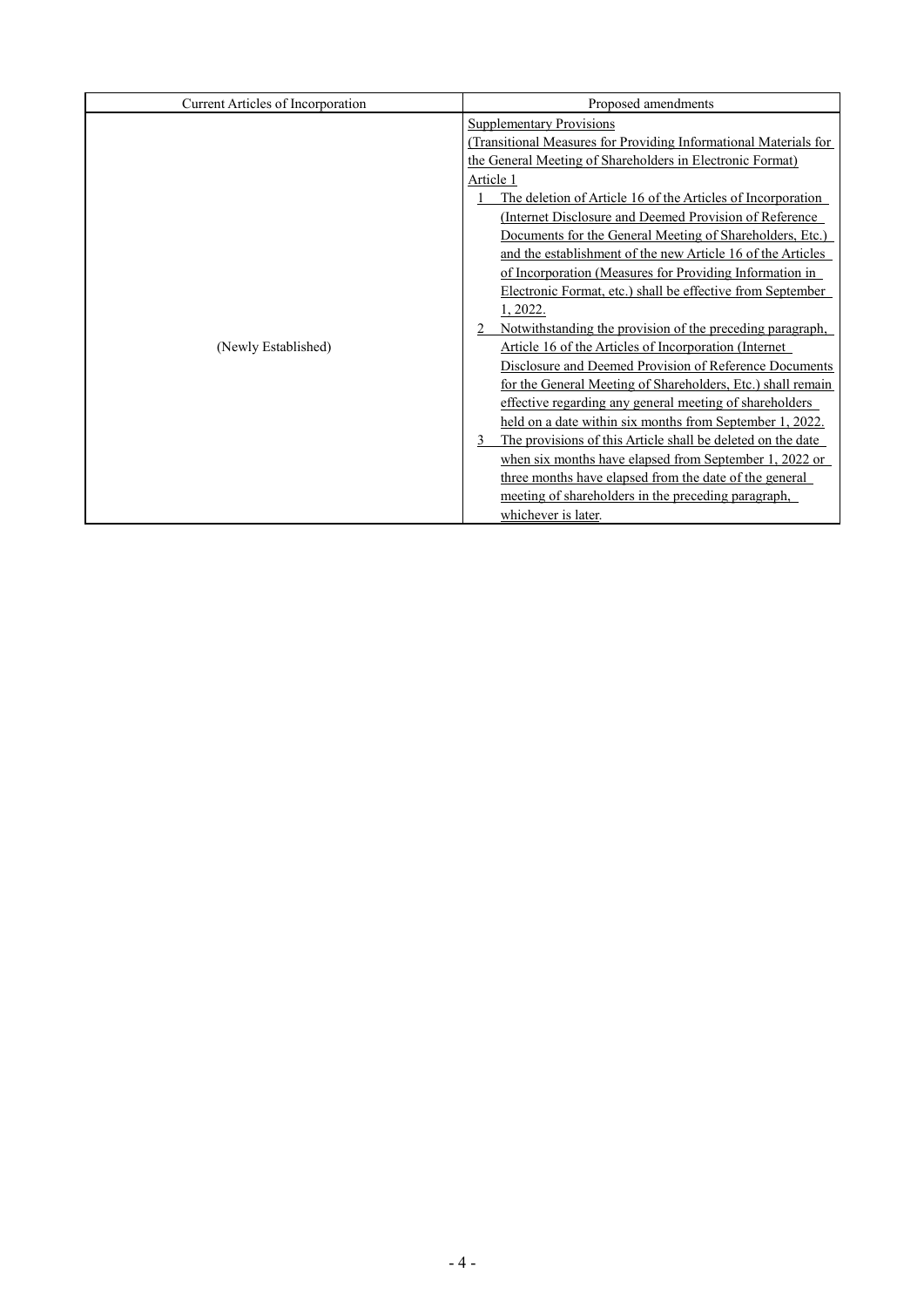### **Proposal No. 3:** Delegation to the Board of Directors of the Company of Determination of Subscription Requirements for Stock Acquisition Rights to Be Issued as Stock Options to Executive Officers and Employees of the Company and Directors of Subsidiaries of the Company

The Company asks for the shareholders' approval to delegate to the Board of Directors of the Company the determination of the subscription requirements for stock acquisition rights to be issued as stock options to Executive Officers and employees of the Company and directors of subsidiaries of the Company in accordance with the provisions of Articles 236, 238 and 239 of the Companies Act.

- 1. Reasons for issuing stock acquisition rights with particularly favorable terms and conditions: For the purpose of further enhancing the willingness and morale to contribute to the long-term increase of corporate value of the Company's group, and seeking to increase the corporate value of the Company's group, the Company would like to issue stock acquisition rights to Executive Officers and employees of the Company and directors of subsidiaries of the Company without requiring any payment of money.
- 2. Features and the maximum number of stock acquisition rights, etc. for which the Board of Directors will be authorized to determine subscription requirements, based on the matters to be determined at this Meeting:
	- (1) The maximum number of stock acquisition rights for which the Board of Directors will be authorized to determine subscription requirements based on the delegation The maximum number of stock acquisition rights specified in item (3) below shall be four thousand (4,000). The maximum total number of shares of common stock of the Company to be delivered upon exercise of stock acquisition rights shall be four hundred thousand (400,000). If the number of shares to be granted is adjusted as prescribed in item (3) below, however, the adjusted number of shares to be granted shall be the product of the number of shares to be granted after adjustment multiplied by the above-mentioned maximum number of stock acquisition rights.
	- (2) No payment of money shall be required for the stock acquisition rights for which the Board of Directors will be authorized to determine subscription requirements based on the delegation.
	- (3) Features of stock acquisition rights for which the Board of Directors will be authorized to determine subscription requirements based on the delegation
		- (a) Class and number of shares underlying stock acquisition rights

The class of shares underlying stock acquisition rights shall be common stock and the number of shares underlying each stock acquisition right (hereinafter referred to as the "Number of Shares to Be Granted") shall be one hundred (100).

If, however, the Company either effects a share split of its common stock (including allotment of its shares of common stock without contribution; the same shall apply to the share split described hereinafter) or effects a consolidation of its shares of common stock, after the date of resolution of the Meeting of Shareholders (hereinafter referred to as the "Resolution Date"), the Number of Shares to Be Granted shall be adjusted according to the formula described below. Fractions of less than one share resulting from such adjustments shall be rounded down.

Number of Shares to Be Granted after adjustment Number of Shares to Be Granted before adjustment  $\frac{X}{X}$ Ratio of share split or share consolidation

In addition to the above, if, after the Resolution Date, any event that would force the Company to adjust the Number of Shares to Be Granted occurs, the Company shall make appropriate adjustments to the Number of Shares to Be Granted within a reasonable range.

(b) Amount of assets to be contributed upon exercise of stock acquisition rights

The amount of assets to be contributed upon the exercise of each stock acquisition right shall be the amount obtained by multiplying the amount to be paid in for one (1) share to be delivered upon exercise of stock acquisition rights (hereinafter referred to as the "Exercise Price") by the Number of Shares to Be Granted.

The Exercise Price shall be the higher of either the amount obtained by multiplying 1.025 to the average of daily closing price of the common stock of the Company in regular trading on the Tokyo Stock Exchange (hereinafter referred to as the "Closing Price") during the month (excluding dates on which no trade is made) immediately prior to the month containing the date on which stock acquisition rights are allotted (hereinafter referred to as the "Allotment Date") , with any fractions of less than ¥1 to be rounded up; or the Closing Price on the Allotment Date (or in the event that there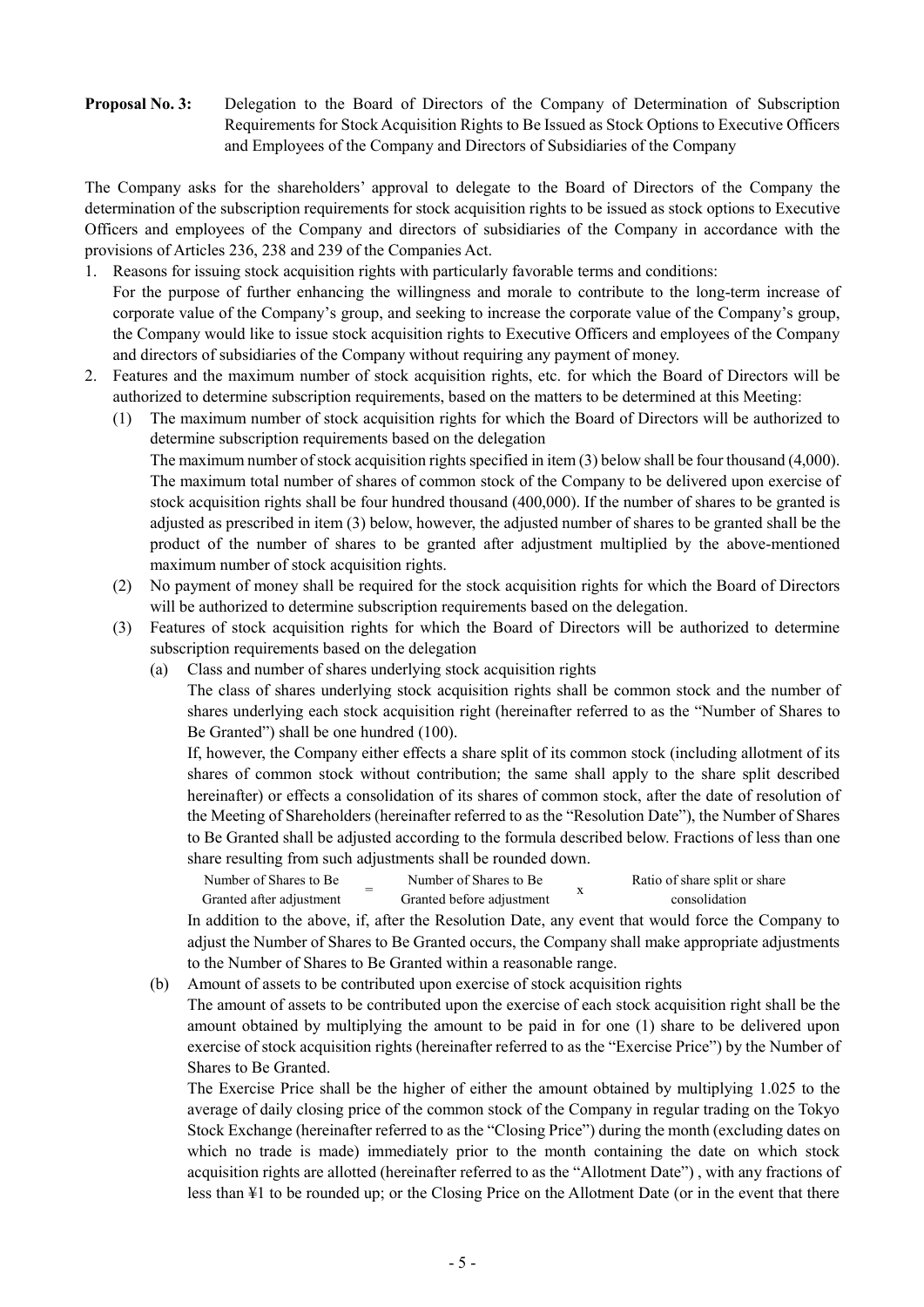is no Closing Price on that date, the Closing Price on the immediately preceding day on which the Company's common stock were traded).

If the Company effects either a share split or a consolidation of its shares of common stock after the Allotment Date, the Exercise Price shall be adjusted according to the formula described below. Fractions of less than ¥1 resulting from such adjustments shall be rounded up.

Exercise Price after adjustment <sup>=</sup> Exercise Price before adjustment <sup>x</sup> 1 Ratio of share split or share consolidation

If, after the Allotment Date, the Company issues new shares of common stock or disposes of shares of treasury stock thereof of the Company at a price lower than the market price (excluding the sale of shares of treasury stock pursuant to the provisions of Article 194 of the Companies Act ["Demand for Sale of Shares Less than One Unit by Holders of Shares Less than One Share Unit"], the conversion of securities that shall or may be converted to shares of common stock of the Company, and the exercise of stock acquisition rights with which the delivery of shares of common stock of the Company can be requested [including bonds with stock acquisition rights]), the Exercise Price shall be adjusted according to the formula described below. Fractions of less than ¥1 resulting from such adjustments shall be rounded up.

| Exercise Price      |     | <b>Exercise Price</b> |  | Number of issued | Number of newly<br>issued shares |  | Payment amount<br>per share |
|---------------------|-----|-----------------------|--|------------------|----------------------------------|--|-----------------------------|
| after<br>adjustment | $=$ | hefore<br>adjustment  |  | shares           | Market price                     |  |                             |
|                     |     |                       |  |                  |                                  |  |                             |

Number of issued shares + Number of newly issued shares

In the formula above, "Number of issued shares" is the total number of shares of common stock issued by the Company excluding the number of treasury shares of common stock owned by the Company. In the case of the Company's disposal of treasury stock, "Number of newly issued shares" shall be replaced with "Number of shares of treasury stock to be disposed of."

In addition to the above, if, after the Allotment Date, any event that would force the Company to adjust the Exercise Price occurs, the Company shall make appropriate adjustments to the Exercise Price within a reasonable range.

(c) Period during which stock acquisition rights may be exercised

From the day following the 2-year anniversary of the Allotment Date to March 31, 2028

- (d) Matters concerning increases in capital and capital reserves when shares are issued upon exercise of stock acquisition rights
	- i. The amount by which capital is to be increased by the issuance of shares upon exercise of stock acquisition rights shall be one-half of the maximum amount of increase in capital etc., which is calculated in accordance with Article 17, paragraph 1 of the Corporate Accounting Rules. Fractions of less than ¥1 resulting from such calculation shall be rounded up.
	- ii. The amount by which capital reserves are to be increased by the issuance of shares upon exercise of stock acquisition rights shall be the amount obtained by subtracting the amount by which capital is to be increased as prescribed in (i) above from the maximum amount of increase in capital etc. described in (i) above.
- (e) Restriction on acquisition of stock acquisition rights by transfer Any acquisition of stock acquisition rights by transfer shall be subject to the approval by a resolution of the Board of Directors.
- (f) Conditions for exercise of stock acquisition rights
	- i. If a person granted stock acquisition rights or his or her heir has waived the stock acquisition rights, the stock acquisition rights cannot be exercised.
	- ii. If a person granted stock acquisition rights no longer falls under any of the following items, the person granted stock acquisition rights may exercise stock acquisition rights not yet exercised only until the earlier of the date two years after the person no longer falls under any of the following items or March 31, 2028.
		- a. A Director or Audit & Supervisory Board member, Executive Officer, employee, adviser, counselor or temporary employee of the Company
		- b. A director or audit & supervisory board member or employee of a subsidiary of the Company or a subsidiary of the Company's parent company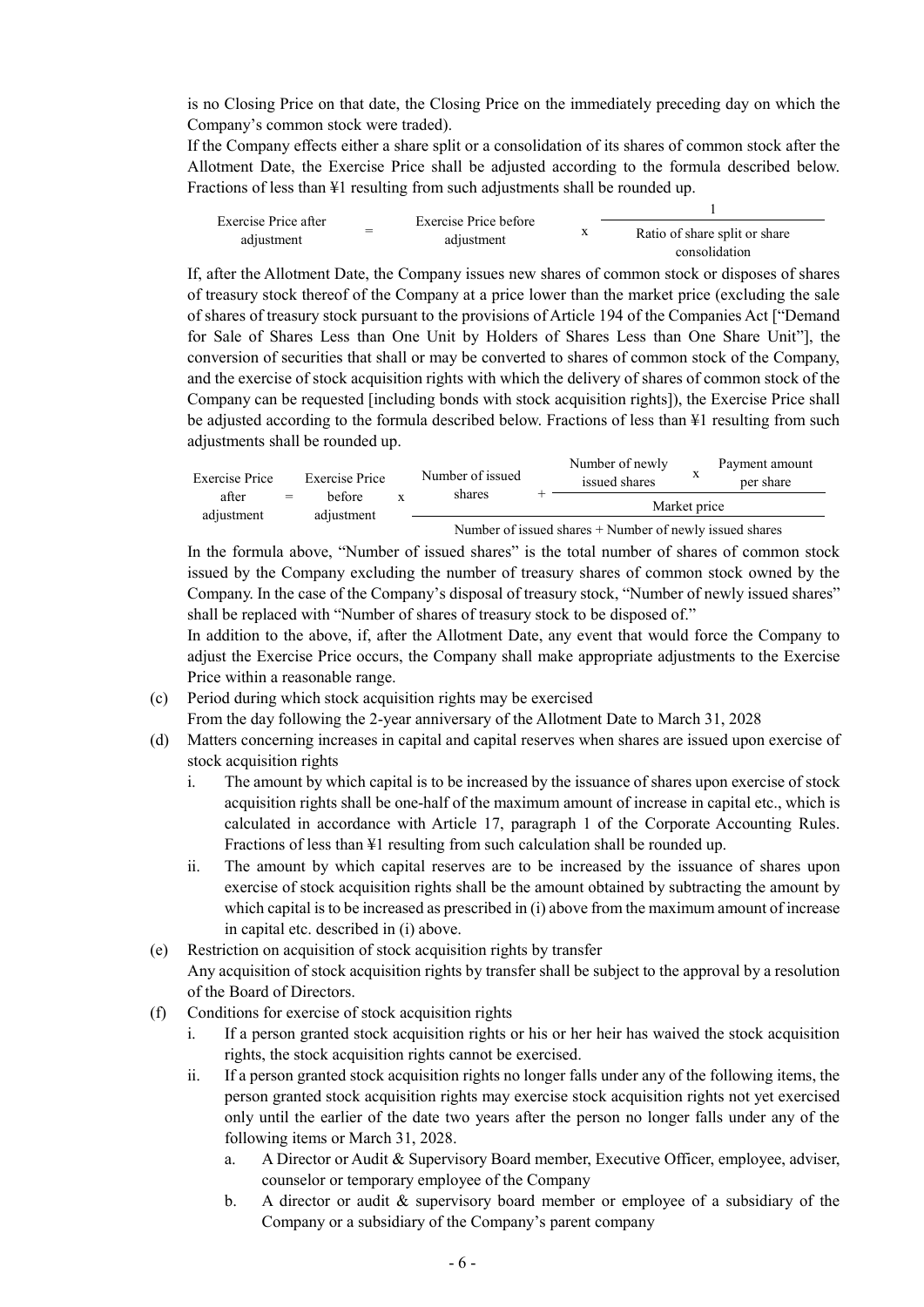- iii. An heir of a person granted stock acquisition rights may exercise the stock acquisition rights for only six months (up until March 31, 2028) from the day the stock acquisitions rights were succeeded to in accordance with the provisions of the Civil Code.
- iv. Other conditions are as set forth in the agreement for allotment of stock acquisition rights concluded between the Company and the person granted stock acquisition rights, based on a resolution made by the Board of Directors of the Company.
- (g) Provisions for acquisition of stock acquisition rights
	- i. In the event that a proposal for a merger agreement under which the Company will not be the surviving company, a proposal for a company split agreement or company split plan under which the Company will become a splitting company, or a proposal for a share exchange agreement or share transfer plan under which the Company will become a wholly-owned subsidiary is approved at a shareholders' meeting of the Company (or, in any of the above cases, when approval at a shareholders' meeting of the Company is not required and approval at a Board of Directors' meeting is granted), the Company may acquire the stock acquisition rights without consideration on the date separately specified by the Board of Directors of the Company.
	- ii. If a person granted stock acquisition rights or his or her heir can no longer exercise the stock acquisition rights pursuant to (f) above, the Company may acquire the stock acquisition rights without consideration on the date separately specified by the Board of Directors of the Company.
- (h) In the event where the Company engages in a merger (limited to the case where the Company ceases to exist after the merger), absorption-type company split, incorporation-type company split, share exchange or share transfer (hereinafter collectively referred to as the "Reorganization Actions"), the Company shall deliver to the holders of the remaining stock acquisition rights at the time the Reorganization Action takes effect (hereinafter referred to as the "Remaining Stock Acquisition Rights") the stock acquisition rights of the relevant stock companies listed in Article 236, paragraph 1, item (viii) - (a) through (e) of the Companies Act (hereinafter referred to as the "Reorganized Company"), in each case in accordance with the conditions set forth below. In this event, the Remaining Stock Acquisition Rights shall become extinct and new stock acquisition rights in the Reorganized Company shall be issued. However, the foregoing shall be on the condition that delivery of such stock acquisition rights by the Reorganized Company in accordance with the following conditions is included in the absorption-type merger agreement, consolidation-type merger agreement, absorption-type company split agreement, incorporation-type company split plan, share exchange agreement or share transfer plan.
	- i. Number of stock acquisition rights of the Reorganized Company to be delivered The same number of such stock acquisition rights as the number of the Remaining Stock Acquisition Rights possessed by each holder of the Company's stock acquisition rights shall be delivered.
	- ii. Class of shares of the Reorganized Company underlying stock acquisition rights The class of shares underlying stock acquisition rights shall be common stock of the Reorganized Company.
	- iii. Number of shares of the Reorganized Company underlying stock acquisition rights The number of shares shall be determined in the same manner as (a) above taking into consideration the conditions and other factors concerning the Reorganization Actions.
	- iv. Amount of assets to be contributed upon exercise of stock acquisition rights The amount of assets to be contributed upon exercise of each stock acquisition right to be delivered shall be the amount obtained by multiplying the amount to be paid in after reorganization, which is adjusted taking into consideration the conditions and other factors concerning the Reorganization Actions, by the number of shares underlying the relevant stock acquisition rights as determined in accordance with (iii) above.
	- v. Period during which stock acquisition rights may be exercised This period shall commence either on the starting date of the period for exercising stock acquisition rights specified in (c) above or on the date on which the Reorganization Action comes into effect, whichever is later, and end on the expiry date of the period for exercising stock acquisition rights specified in (c) above.